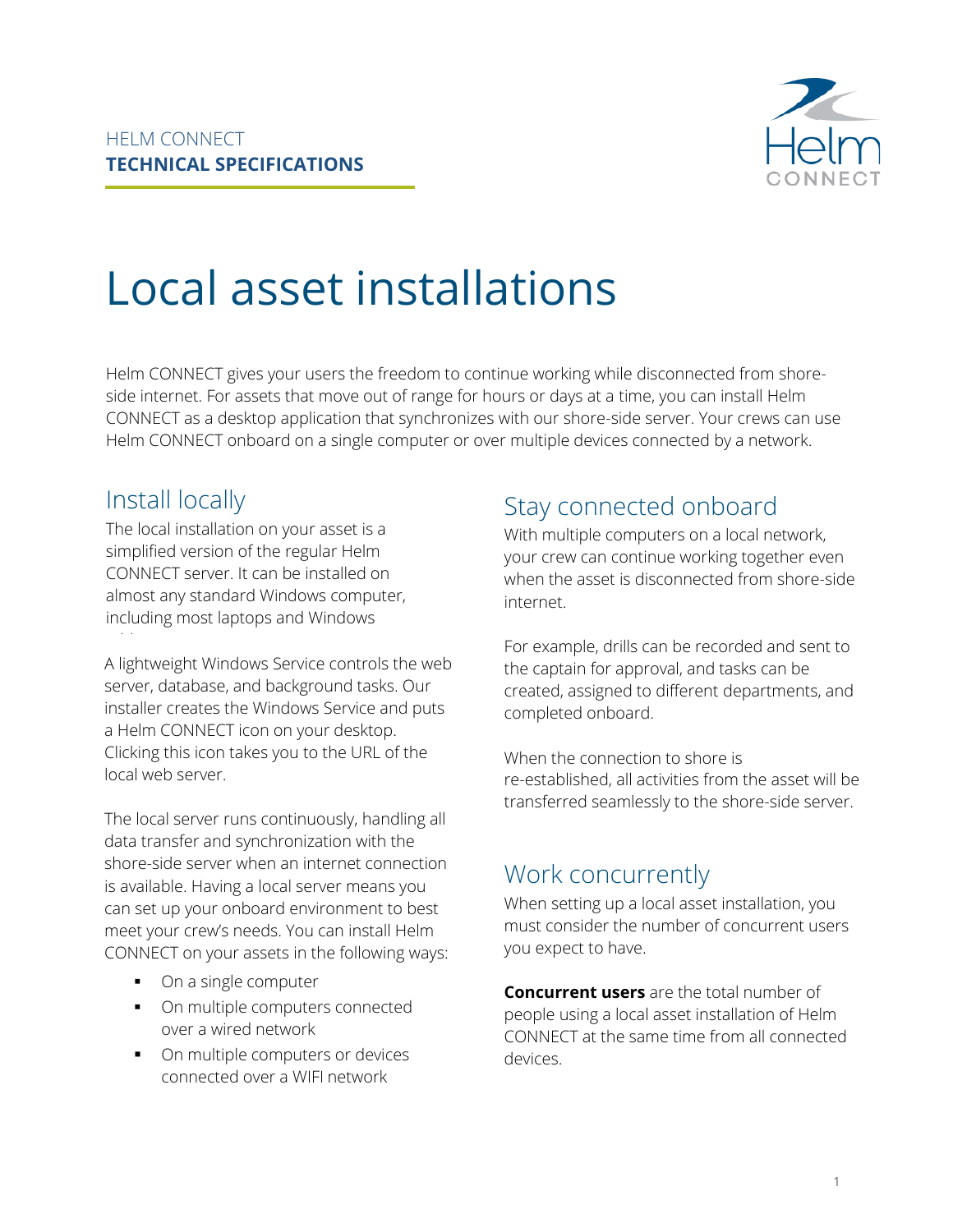# Hardware and software

We require and recommend the following hardware and software configurations for your local asset installations. The minimum and recommended specifications are higher for installations with more than three concurrent users to account for the additional data and processor load.

## MINIMUM

*Three or fewer users*

## **Hardware**

- 50 GB of free hard drive space
- 4 GB of RAM
- i5 (2 cores @ 2.4 GHz) processor

## RECOMMENDED

## *Three or fewer users*

## **Hardware**

- 100 GB of free hard drive space SSD
- 8 GB of RAM
- i7 (4 cores @ 3.2 GHz) processor or better

## **Software**

#### Operating System

- $\blacksquare$  Windows 8.1 (64-bit)
- **•** Windows 10 (64-bit)

#### Browser

- **•** Google Chrome latest released version
- **■** Microsoft Edge latest released version

## Dependencies

▪ .NET Framework 4.8

## **Software**

## Operating System

■ Windows 10 (64-bit)

#### Browser

**•** Google Chrome - latest released version

#### Dependencies

▪ .NET Framework 4.8